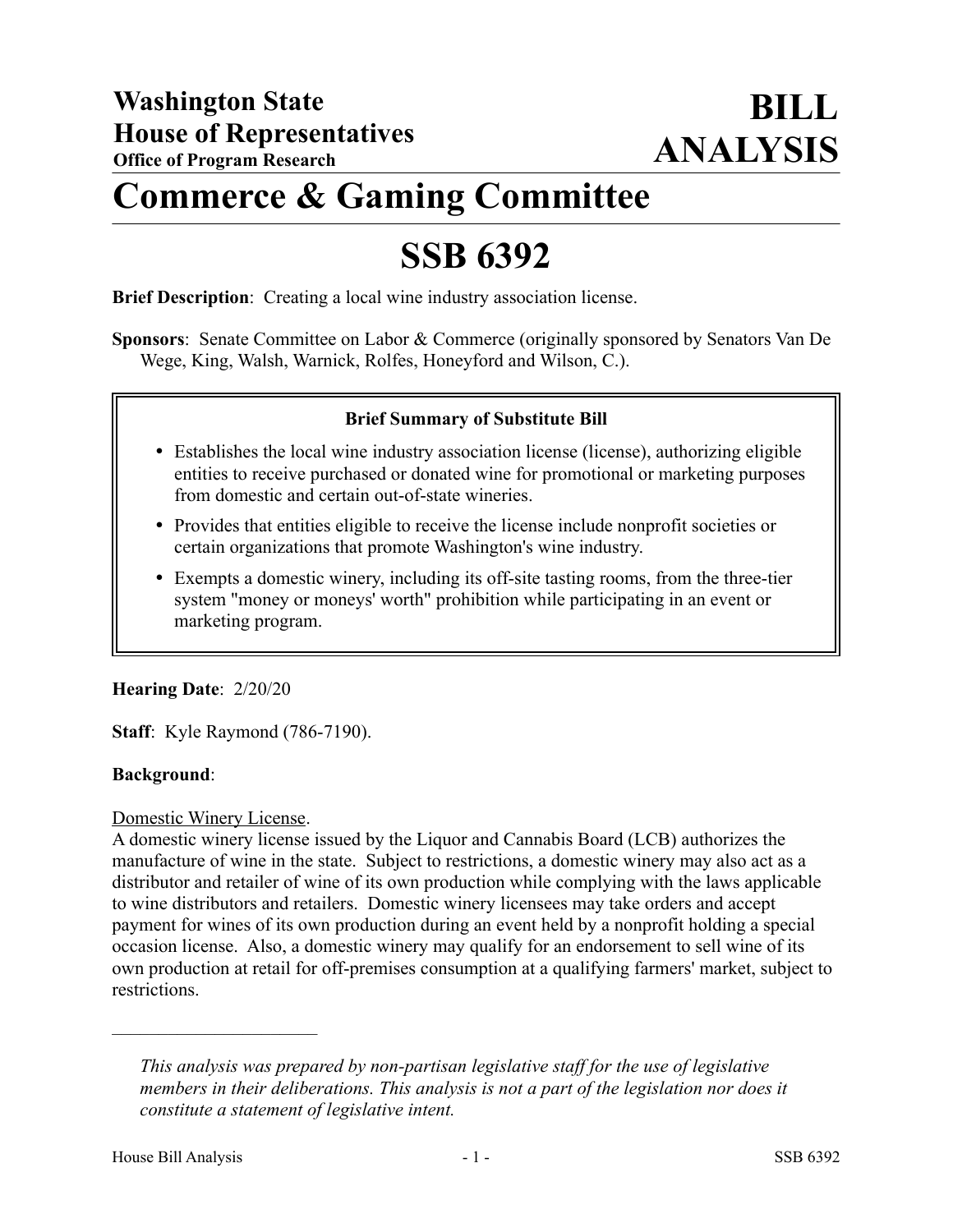## Out-of-State Winery Certificate of Approval.

Wineries located outside the state may obtain a certificate of approval to sell and ship wine of the winery's own production to licensed Washington wine distributors, importers, or retailers. A certificate of approval holder with a direct shipment endorsement may act as a distributor of its own production, and endorsement holders may use a common carrier to deliver wine of its own production to licensed Washington retailers, up to 100 cases per month.

#### Special Occasion Licenses.

A not-for-profit society or organization that obtains a special occasion liquor license may sell spirits, beer, and wine by the individual glass to be consumed on the premises. The special occasion license permits the licensee to serve liquor at a specified event, on a specified date and place. The fee for this license is \$60 per day, and the organization is limited to sales on no more than 12 single-day events per year. Once per year, certain agricultural fairs may count a multiple-day fair as one event.

Under a special occasion license, a "society or organization" means a not-for-profit group organized and operated: (1) solely for charitable, religious, social, political, educational, civic, fraternal, athletic, or benevolent purposes; or (2) as a local wine industry association registered under section 501(c)(6) of the Internal Revenue Code as it exists on July 22, 2007.

No portion of the profits from events sponsored by a not-for-profit group may be paid directly or indirectly to members, officers, directors, or trustees except for services performed for the organization. Any compensation paid to its officers and executives must be only for actual services and at levels comparable to the compensation for like positions within the state. A society or organization which is registered with the Washington Secretary of State or the United States Internal Revenue Service as a nonprofit organization is required to submit such registration, upon request, as proof that it is a not-for-profit group.

## Three-tier System Prohibition.

Built into the post-prohibition legal framework regulating liquor manufacturing, distribution, and sales is a separation between the three-tiers of the liquor industry: (1) manufacturing; (2) distributing; and (3) retailing. Liquor licensees in the manufacturing and distributing tiers of the industry, and their authorized representatives, are defined as "industry members" for certain purposes in liquor statutes.

There are two primary prohibitions that provide the separation between the tiers of the industry. First, generally, liquor licensees in the manufacturing and distributing tiers are prohibited from having financial interests in a business within the retail tier of the industry, and vice versa. Secondly, industry members are prohibited from providing "money or moneys' worth," under any type of business practice or arrangement, to a business in the retail tier of the industry. Retailers are similarly prohibited from receiving money or moneys' worth from industry members.

## Imposition of Taxes on Sales of Wine and Cider.

The LCB administers the collection of the wine tax. The tax rate for wine varies based on the type of wine sold. Tax rates include \$0.2292 per liter for table wines, \$0.4536 per liter for fortified wines, and \$0.0814 per liter for cider.